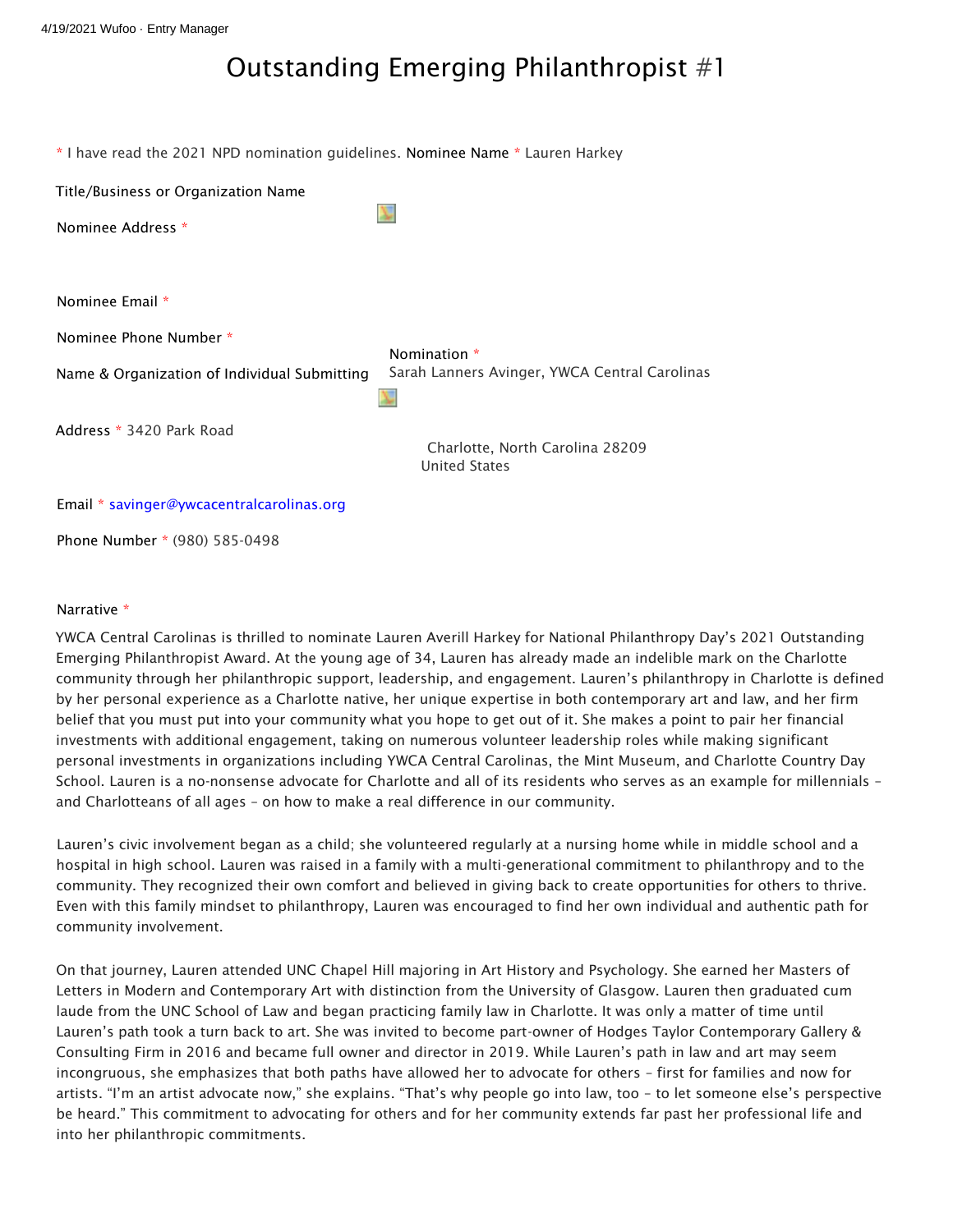Lauren has served as a member of YWCA Central Carolinas' board of directors since 2019. She is active in YWCA's Planning & Evaluations Group (an executive committee of the board that is open to the full board but not required).

## Loading comments ...

Additionally, she co-led the facilities section of the organization's strategic planning process for 2021-2023, bringing her facilities expertise from running a gallery and renovating a gallery space. Through this process, Lauren and one other board member worked with the staff to set facility and campus-related goals. These goals take on a greater importance given the affordable housing to be built on YWCA's campus over the next several years. (YWCA and DreamKey Partners will be developing 104 units of affordable housing, with construction beginning in 2022.) Additionally, Lauren used her expertise to guide the placement of several pieces of fine art that were donated to YWCA in 2020, and she will also guide YWCA in future outdoor art installations that will be part of our affordable housing community. Finally, Lauren has been a faithful donor to YWCA since 2017.

Lauren came by her involvement in YWCA honestly; YWCA was a household subject all of her life. Her grandmother, Lib Harkey, spent years actively involved with YWCA, including serving as board president in the 1970s. Getting involved with YWCA was a way for Lauren to honor her grandmother's commitment to social justice while combining her own passions. Kirsten Sikkelee, CEO of YWCA Central Carolinas, explains, "As a younger woman growing up in the YWCA movement, I had the great fortune to have the mentorship of women who led the YWCA many decades ago. One of those women, Lib Harkey, had an amazing granddaughter who fully absorbed her commitment to racial equity and women's empowerment. That granddaughter, Lauren Harkey, is inspiring new generations with her volunteer leadership and philanthropic spirit. Despite being one of our youngest board members, she is an active and committed member. It is an honor to work alongside her as we continually renew YWCA's commitment to our community."

In addition to her involvement with YWCA, Lauren is also a committed supporter of the Mint Museum and is a past president of the Young Affiliates of the Mint (YAM). Lauren first became involved with YAM when she returned to Charlotte after grad school. YAM's fundraising efforts support free school tours of the Mint Museum for Charlotte Mecklenburg Schools students. As a graduate of Charlotte Country Day, Lauren had access to experiences like touring the Mint Museum as a child. She recognized this as a privilege and knew it was not afforded to all, which served as a motivator for her involvement with YAM. In addition to the Young Affiliates of the Mint, Lauren also served on the Mint's Craft, Design & Fashions Collections board and the Advancement Committee. Her work with the Mint Museum is ongoing.

Lauren's involvement with the Mint Museum and YWCA as well as her busy career running Charlotte's longest running art gallery and consultancy are enough to fill an incredibly busy schedule, but Lauren's civic involvement continues! She serves on the board of Goodyear Arts as well as South End Board, an arm of the Center City partners. She is Alumni Council Member at Charlotte Country Day, previously serving as Alumni Council President. And she was appointed by the mayor to serve on the City of Charlotte's Public Art Commission. Through each of these activities and leadership roles as well as those previously described, Lauren leads by example.

In addition to the volunteer leadership described above, Lauren provides ongoing financial support to these organizations and others that align with her values. Lauren is very intentional about the organizations she supports on an annual basis, only choosing to give to those organizations that she volunteers with or has a deep involvement. Those include: Mint Museum, Charlotte Country Day, YWCA Central Carolinas, Goodyear Arts, McColl Center, and Council for Children's Rights.

Lauren approaches her giving and involvement with an authenticity that is unique. She believes that philanthropy is about finding your own path and encourages others to do the same. She views her philanthropy as personal and separate from her business; she never wants to approach philanthropy with an ulterior motivation like company visibility. She finds herself at a time in her life when she is able to devote time, energy, and resources to her community, so she sees her philanthropic support and involvement as "a given." In Lauren's words, "You have to put energy into what you want to see in your community…Exposure doesn't happen if you don't pierce your own bubble. It's perspective-generating. That's how the moral sundial tilts."

As her story of philanthropy demonstrates, Lauren Harkey is the quintessential "Outstanding Emerging Philanthropist."